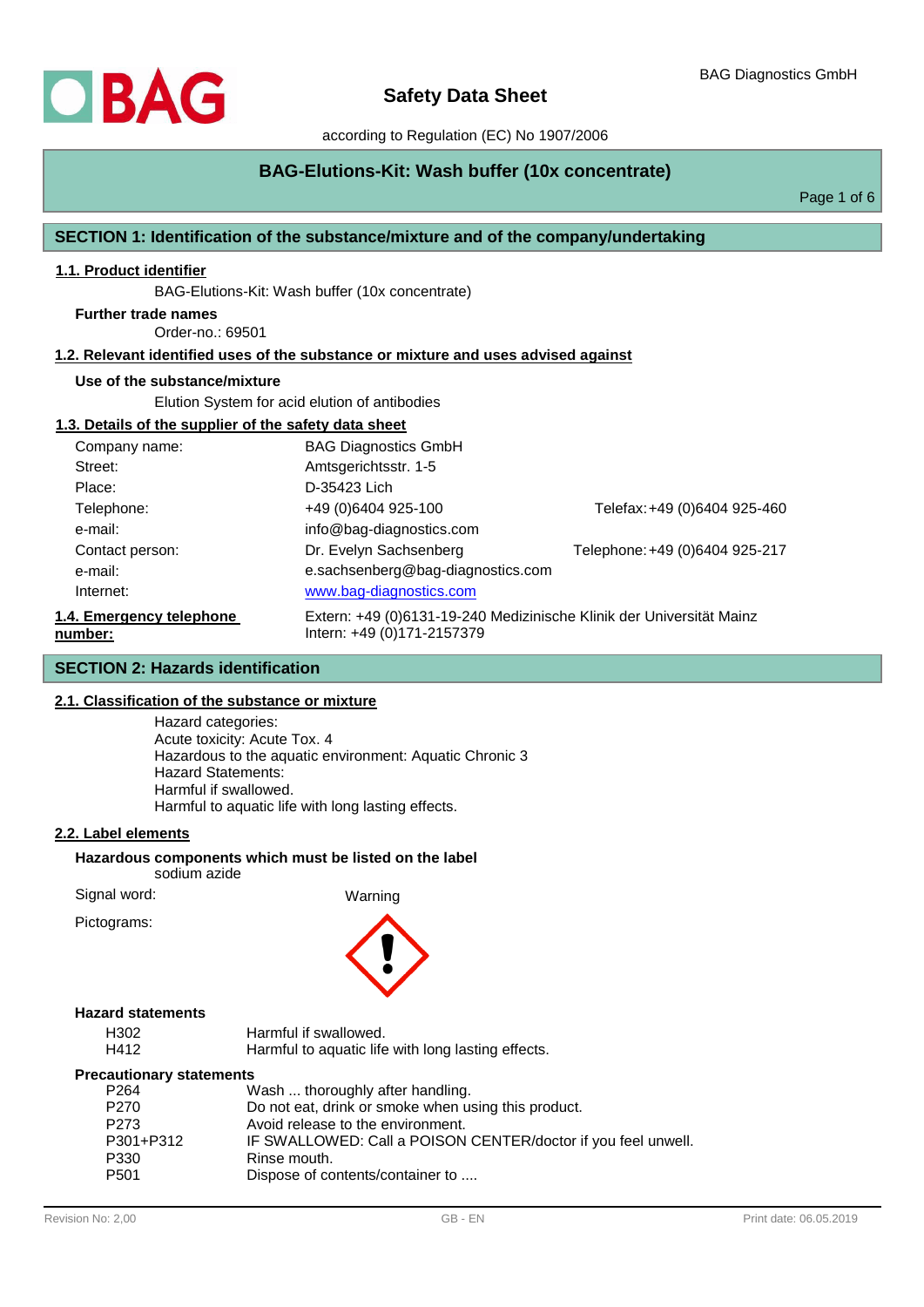

# **BAG-Elutions-Kit: Wash buffer (10x concentrate)**

Page 2 of 6

## **SECTION 3: Composition/information on ingredients**

## **3.2. Mixtures**

## **Chemical characterization**

Fluid solution of inorganic and organic components

#### **Hazardous components**

| CAS No     | <b>I</b> Chemical name                                                  |              |  | <b>Quantity</b> |
|------------|-------------------------------------------------------------------------|--------------|--|-----------------|
|            | IEC No<br>Index No<br>IREACH No                                         |              |  |                 |
|            | Classification according to Regulation (EC) No. 1272/2008 [CLP]         |              |  |                 |
| 26628-22-8 | I sodium azide                                                          |              |  | $< 1\%$         |
|            | l 247-852-1                                                             | 011-004-00-7 |  |                 |
|            | Acute Tox. 2, Aquatic Acute 1, Aquatic Chronic 1; H300 H400 H410 EUH032 |              |  |                 |

Full text of H and EUH phrases: see section 16.

#### **SECTION 4: First aid measures**

#### **4.1. Description of first aid measures**

#### **After inhalation**

Aerosols: Provide with fresh air. Seek medical advice.

#### **After contact with skin**

On contact with the skin, wash off immediately with soap and water. Seek medical advice.

#### **After contact with eyes**

On contact with the eyes, rinse the eyes with water with the eyelids open for a sufficient length of time, then seek medical (ophthalmological) advice immediately.

#### **After ingestion**

Rince mouth and drink plenty of water. In case of indisposition seek medical advice.

#### **SECTION 5: Firefighting measures**

## **5.1. Extinguishing media**

## **Suitable extinguishing media**

Dry powder. Carbon dioxide. Dry fire-extinguishing media.

## **Unsuitable extinguishing media**

Water. Foam.

## **5.2. Special hazards arising from the substance or mixture**

With heating up or in case of open fire poisonous gases are possible.

# **5.3. Advice for firefighters**

Wear self-contained breathing apparatus and protective clothing.

#### **Additional information**

Do not inhale combustible gases.

#### **SECTION 6: Accidental release measures**

# **6.1. Personal precautions, protective equipment and emergency procedures**

Ensure adequate ventilation. Avoid contact with skin and eyes.

## **6.2. Environmental precautions**

Do not allow to enter drains/surface waters/groundwater. Treat recovered material as prescribed in "Disposal considerations".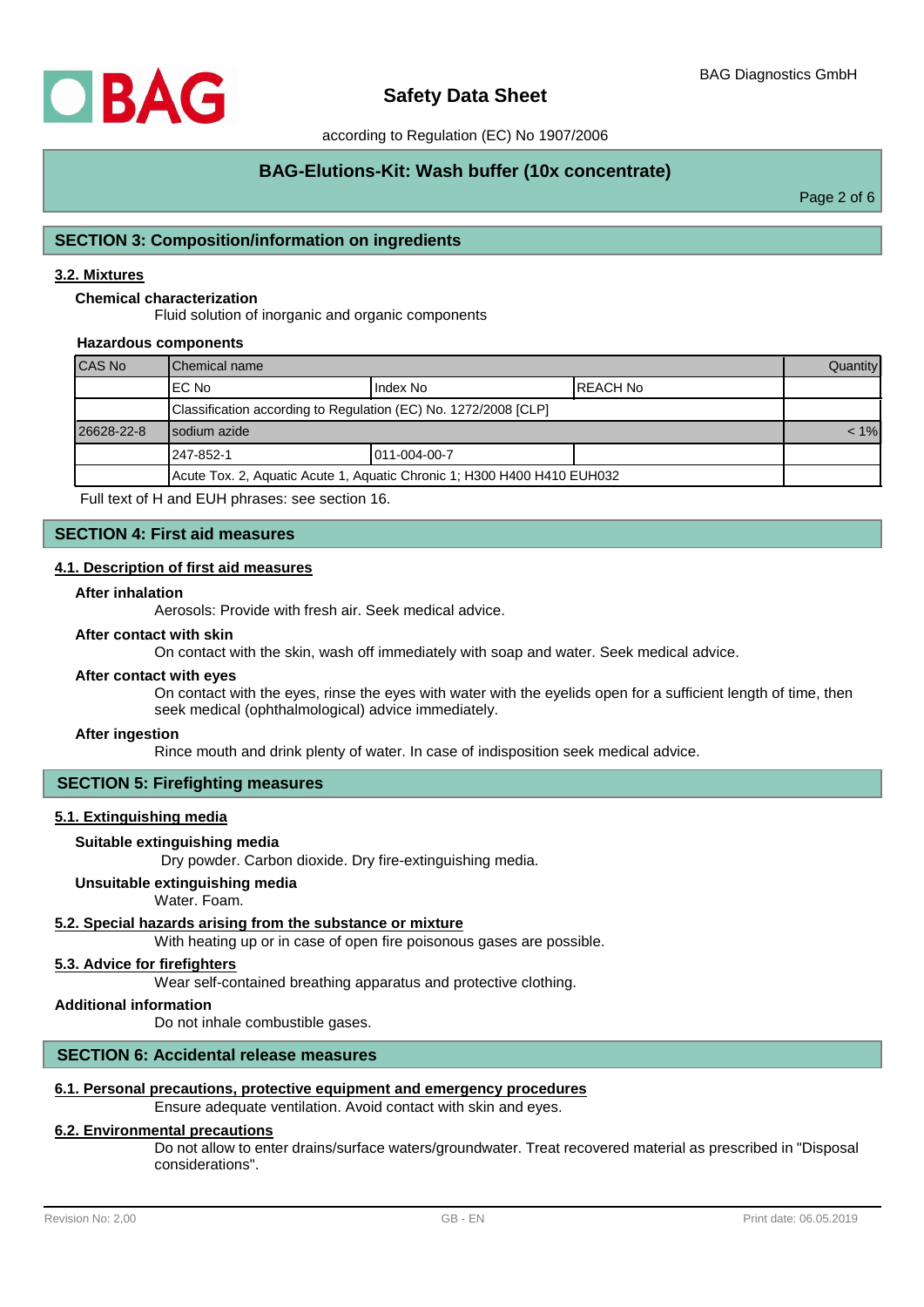

# **BAG-Elutions-Kit: Wash buffer (10x concentrate)**

Page 3 of 6

## **6.3. Methods and material for containment and cleaning up**

Take up buried product. Usual absorbing materials are sufficient. Clean contaminated area with suitable disinfectants.

# **SECTION 7: Handling and storage**

## **7.1. Precautions for safe handling**

#### **Advice on safe handling**

Observe the general safety regulations for laboratories. Wear suitable protective clothing, gloves and eye/ face protection. Avoid skin and eye contact. Provide sufficient ventilation.

#### **7.2. Conditions for safe storage, including any incompatibilities**

**Requirements for storage rooms and vessels**

Storage at 15° - 30°C

#### **Further information on storage conditions**

Consider instructions for use

#### **SECTION 8: Exposure controls/personal protection**

#### **8.1. Control parameters**

#### **Exposure limits (EH40)**

| I CAS No   | Substance              | ppml | ma/m <sup>3</sup> | fibres/ml | Category      | Origin |
|------------|------------------------|------|-------------------|-----------|---------------|--------|
| 26628-22-8 | Sodium azide (as NaN3) |      | 0.1               |           | TWA (8 h)     | WEL    |
|            |                        |      | 0.3               |           | STEL (15 min) | WEL    |

## **8.2. Exposure controls**

#### **Protective and hygiene measures**

While working wear laboratory coats, eye protection and gloves. Always wash hands with water and soap after test procedure. The glove material must be impervious against the product. Due to missing tests, no recommendations regarding the selection of the glove material can be given.

## **SECTION 9: Physical and chemical properties**

## **9.1. Information on basic physical and chemical properties**

| Physical state: | liauid          |
|-----------------|-----------------|
| Colour:         | slightly yellow |
| Odour:          | odourless       |

# **Test method**

| pH-Value:                                | not applicable                  |               |  |
|------------------------------------------|---------------------------------|---------------|--|
| Changes in the physical state            |                                 |               |  |
| Melting point:                           | (decomposition) $275 °C$        |               |  |
| Initial boiling point and boiling range: | (rigorous decomposition) 300 °C |               |  |
| Sublimation point:                       | Not available                   |               |  |
| Softening point:                         | Not available                   |               |  |
| Flash point:                             | Not available                   |               |  |
| Ignition temperature:                    | Not available                   |               |  |
| <b>Auto-ignition temperature</b>         |                                 | Not available |  |
| Density (at $20 °C$ ):                   | 1,846 $q/cm3$                   |               |  |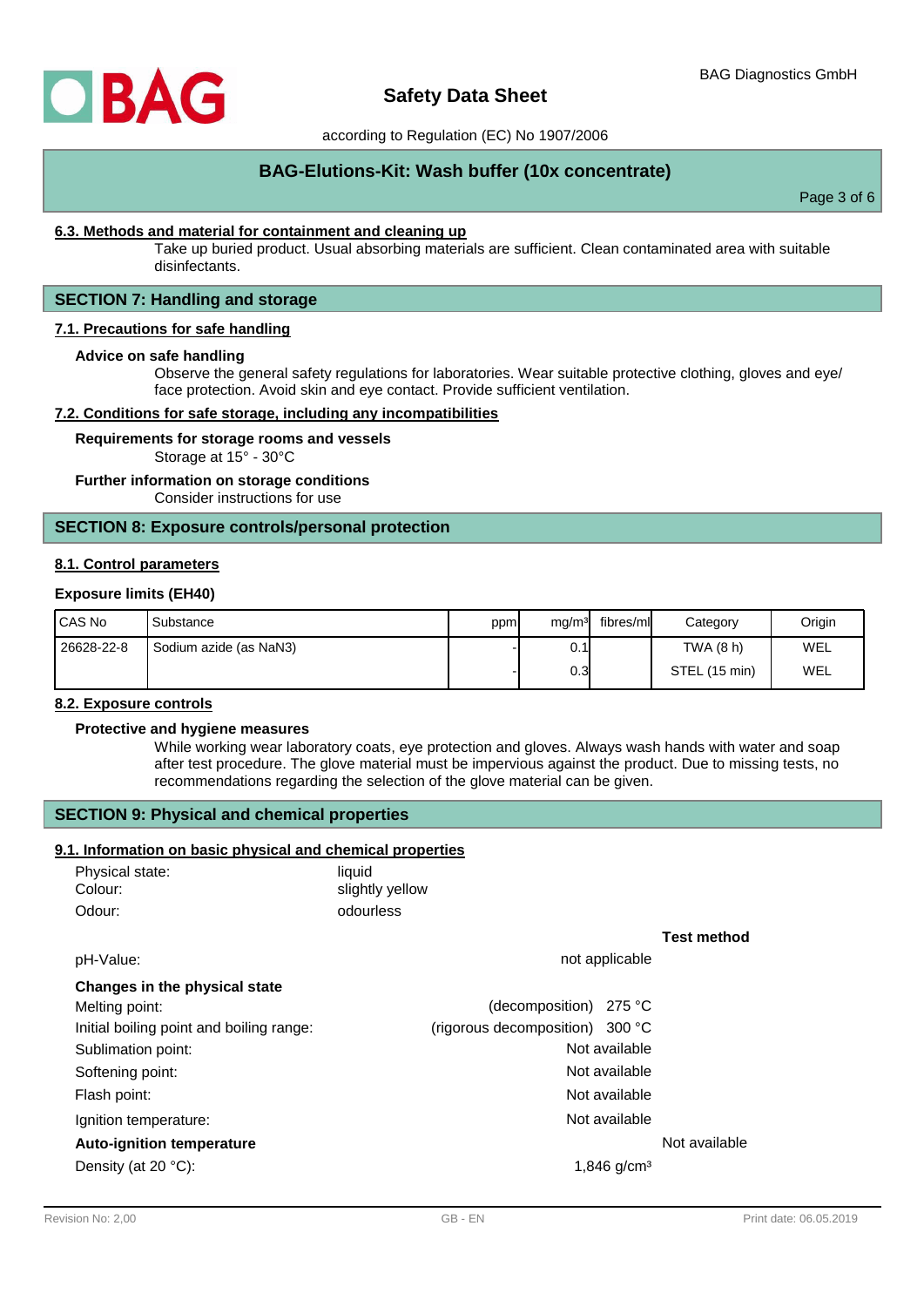

# **Safety Data Sheet**

according to Regulation (EC) No 1907/2006

| BAG-Elutions-Kit: Wash buffer (10x concentrate) |               |             |  |
|-------------------------------------------------|---------------|-------------|--|
|                                                 |               | Page 4 of 6 |  |
| Water solubility:<br>(at 17 $^{\circ}$ C)       | 420 g/L       |             |  |
| Partition coefficient:                          | Not available |             |  |
| 9.2. Other information                          |               |             |  |

# **SECTION 10: Stability and reactivity**

## **10.1. Reactivity**

No information available

## **10.2. Chemical stability**

No information available

#### **10.3. Possibility of hazardous reactions**

A risk of explosion and/or of toxic gas formation exists with the following substances: Water, acids, Heavy metals, metallic salts, Bromine, dimethylsulfate, Acid, dichloromethane, carbon disulfide, sulphuric acid, Halogenated hydrocarbon, Copper.

#### **10.4. Conditions to avoid**

Strong heating above room temperature

**10.5. Incompatible materials**

Aluminium

## **10.6. Hazardous decomposition products**

No information available

## **SECTION 11: Toxicological information**

## **11.1. Information on toxicological effects**

#### **Acute toxicity**

LD50 rat, 27 mg/kg LD50 rabbit, 20 mg/kg

## **ATEmix calculated**

ATE (oral) 555,6 mg/kg

| CAS No     | <b>IChemical name</b> |                 |         |                 |                |
|------------|-----------------------|-----------------|---------|-----------------|----------------|
|            | Exposure routes       | <b>I</b> Method | Dose    | <b>S</b> pecies | <b>ISource</b> |
| 26628-22-8 | Isodium azide         |                 |         |                 |                |
|            | loral                 | <b>ATE</b>      | 5 mg/kg |                 |                |

## **Carcinogenic/mutagenic/toxic effects for reproduction**

Teratogenicity:

Did not show teratogenic effects in animal experiments.

## **Specific effects in experiment on an animal**

For oral use:

Irritations of mucous membranes in the mouth, pharynx, oesophagus and gastrointestinal tract.

#### Inhalation:

Severe mucosal irritations, inhalation may lead to the formation of oedemas in the respiratory tract. Symptoms may be delayed.

Skin Absorption: Slight irritation.

## **Additional information on tests**

Systemic effects: CNS disorders, Circulatory collapse, tachycardia, drop in blood pressure, Cough,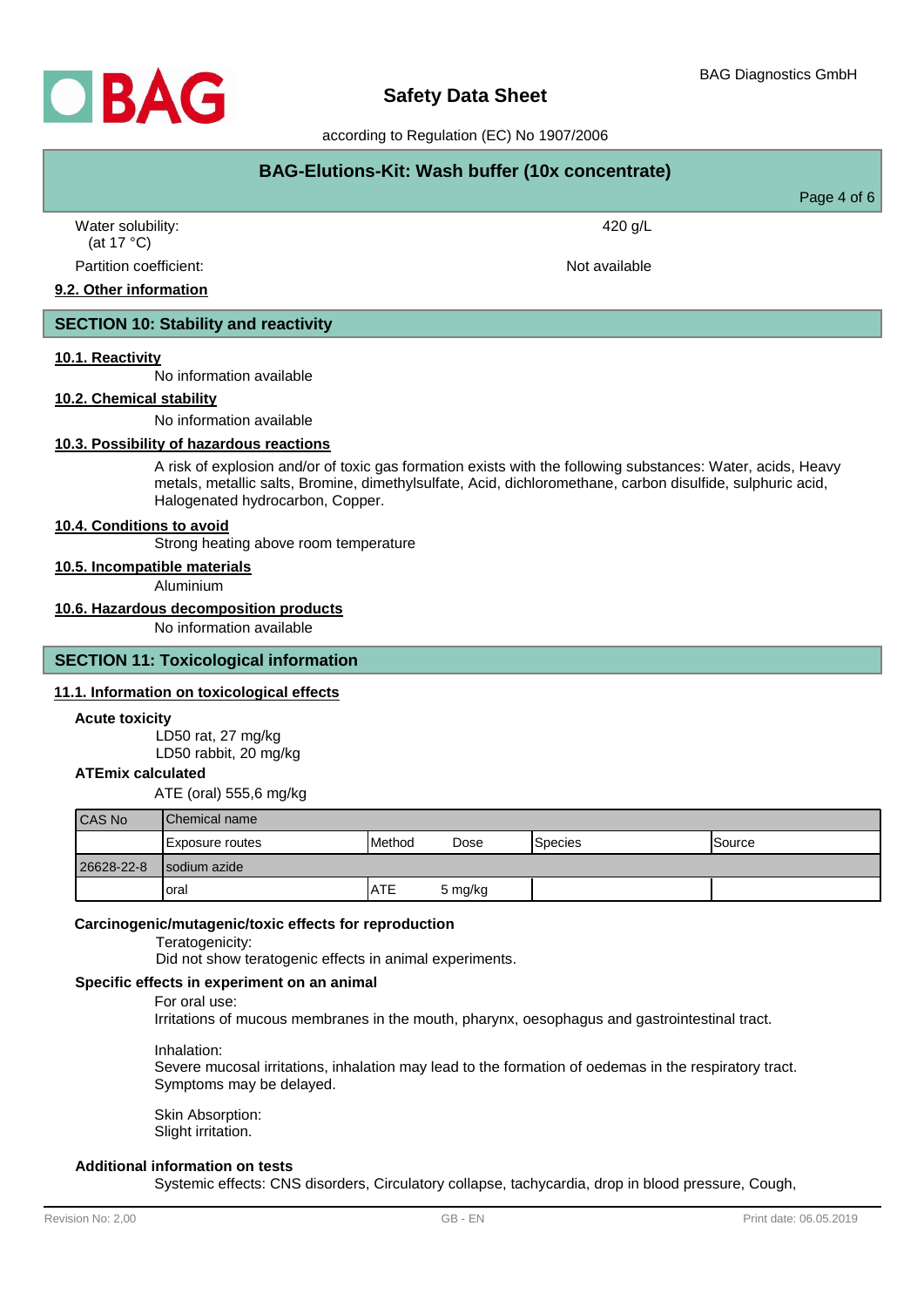

# **BAG-Elutions-Kit: Wash buffer (10x concentrate)**

Page 5 of 6

Shortness of breath, Convulsions, Headache, Dizziness, Nausea, Vomiting, collapse, Unconsciousness.

#### **Further information**

The product has to be handled with the caution usual for chemicals.

## **SECTION 12: Ecological information**

#### **12.1. Toxicity**

Toxicity to fish:

LC50 Lepomis macrochirus (Bluegill sunfish), Dose 0,7 mg/l, Expose time 96h

Toxicity to daphnia and other aquatic invertebrates: EC50 Daphnia pulex (Water flea), Dose 4,2 mg/l, Exposure time 48h

Toxicity to algae: IC50 mixed culture of green algae, Dose 272 mg/l

Toxicity to bacteria: EC50 Photobacterium phosphoreum, Dose 38,5 mg/l

#### **Further information**

Don't dispose to the environment!

#### **SECTION 13: Disposal considerations**

#### **13.1. Waste treatment methods**

## **Advice on disposal**

All reagents, remainder and empty packing, which might contain potentially infectious material, must be inactivated before disposal (e.g. through autoclaving at 121°C). There are no standardized regulations in EEC for disposal and/ or residual substances. Chemicals, which result as residual substances, are usually hazardous waste. Their removal is regulated by appropriate laws and/ or regulations of the EEC-Member countries as well as for the Federal Republic of Germany. Please contact the competent authority (e.g. waste disposal enterprises).

## **SECTION 14: Transport information**

#### **Other applicable information**

The product is not subordinated to the transportation regulation.

## **SECTION 15: Regulatory information**

#### **15.1. Safety, health and environmental regulations/legislation specific for the substance or mixture**

## **National regulatory information**

Water contaminating class (D): 2 - water contaminating

**Additional information**

This MSDS meets the requirements of Regulation (EC) Nr. 1907/2006

## **SECTION 16: Other information**

#### **Relevant H- and EUH-phrases (Number and full text)**

| H300 | Fatal if swallowed.                                   |
|------|-------------------------------------------------------|
| H302 | Harmful if swallowed.                                 |
| H400 | Very toxic to aquatic life.                           |
| H410 | Very toxic to aquatic life with long lasting effects. |
| H412 | Harmful to aquatic life with long lasting effects.    |
|      |                                                       |